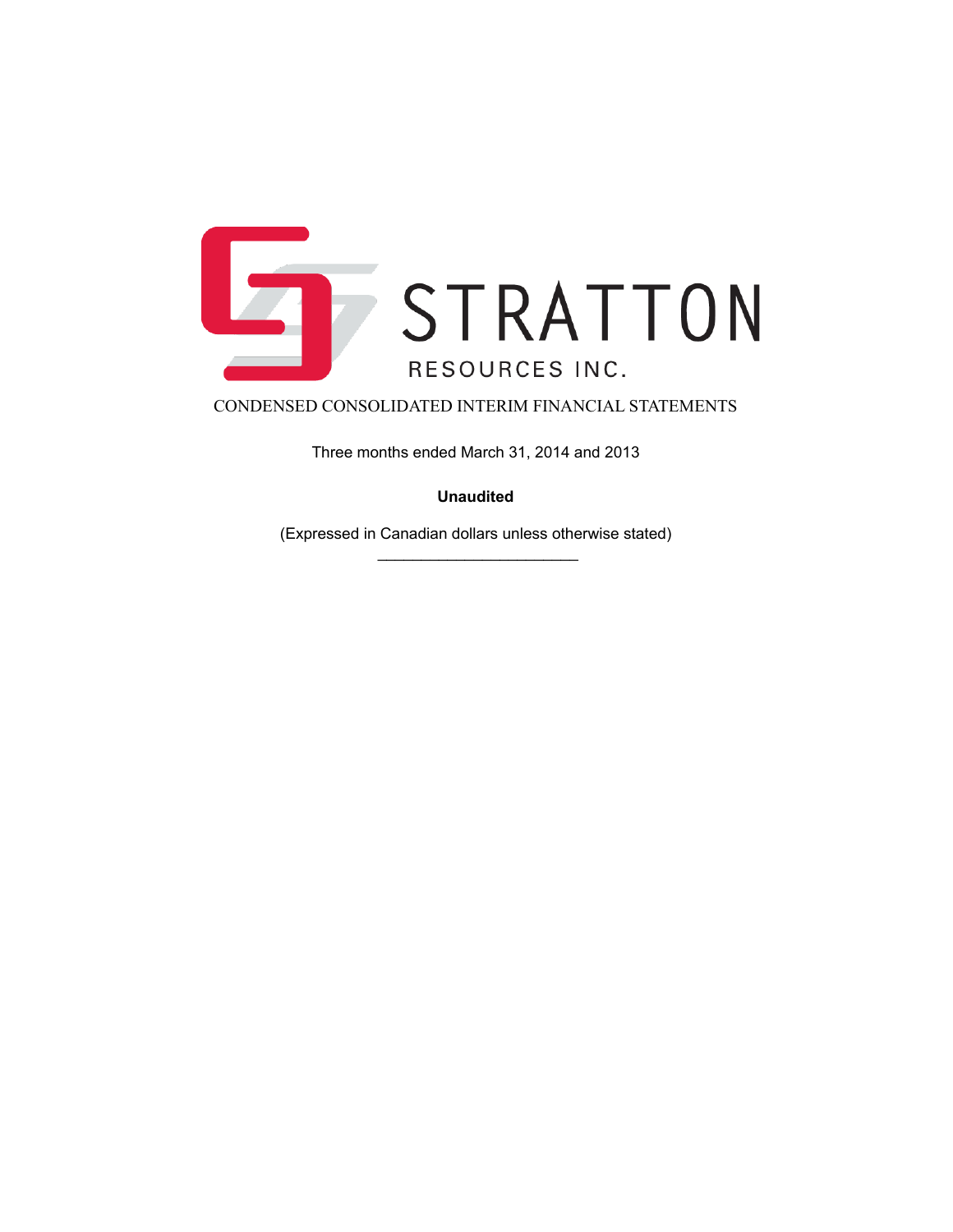### (the "Company")

### CONDENSED CONSOLIDATED INTERIM FINANCIAL STATEMENTS

### Three months ended March 31, 2014 and 2013

### NOTICE OF NO AUDITOR REVIEW

The accompanying unaudited condensed consolidated interim financial statements of the Company have been prepared by and are the responsibility of Company's management.

The Company's independent auditor has not performed a review of these condensed consolidated interim financial statements in accordance with the standards established by the Canadian Institute of Chartered Accountants for a review of interim financial statements by an entity's auditor.

May 30, 2014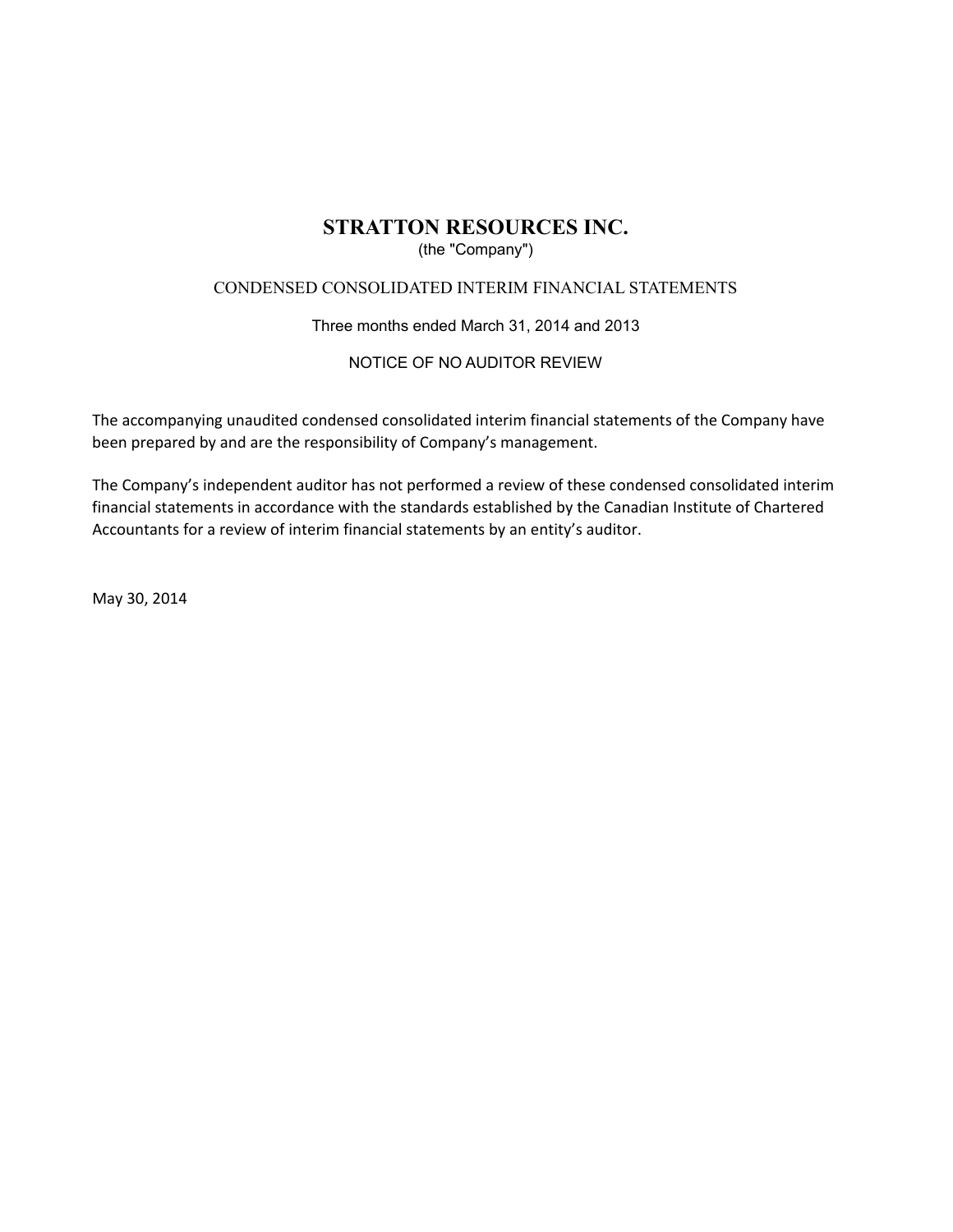### **Condensed Consolidated Interim Statements of Financial Position**

Unaudited - (Expressed in Canadian dollars)

|                                            | At March 31,   |              | December 31, |  |  |
|--------------------------------------------|----------------|--------------|--------------|--|--|
|                                            | 2014           |              | 2013         |  |  |
| <b>Assets</b>                              |                |              |              |  |  |
| <b>Current assets:</b>                     |                |              |              |  |  |
| Cash                                       | \$<br>396,291  | \$           | 297,266      |  |  |
| Amounts receivable (note 3)                | 20,705         |              | 158,813      |  |  |
| Prepaid expenses and deposits              | 15,142         |              | 13,139       |  |  |
| Reclamation bond (note 4)                  | 50,000         |              | 50,000       |  |  |
|                                            | 482,138        |              | 519,218      |  |  |
| <b>Non-current assets:</b>                 |                |              |              |  |  |
| Exploration and evaluation assets (note 5) | 317,310        |              | 317,310      |  |  |
| <b>Total assets</b>                        | \$<br>799,448  | $\mathbf{s}$ | 836,528      |  |  |
|                                            |                |              |              |  |  |
| <b>Liabilities and Equity</b>              |                |              |              |  |  |
| <b>Liabilities</b>                         |                |              |              |  |  |
| <b>Current liabilities:</b>                |                |              |              |  |  |
| Accounts payable and accrued liabilities   | \$<br>35,758   | \$           | 43,338       |  |  |
| Asset retirement obligation (note 6)       | 5,000          |              | 5,000        |  |  |
| Note payable (note 9)                      | 609,388        |              | 609,388      |  |  |
|                                            | 650,146        |              | 657,726      |  |  |
| <b>Equity</b>                              |                |              |              |  |  |
| Share capital (note 7)                     | 29,086,748     |              | 29,086,748   |  |  |
| Equity reserves (note 8)                   | 5,039,680      |              | 5,039,680    |  |  |
| Deficit                                    | (33, 977, 126) |              | (33,947,626) |  |  |
|                                            | 149,302        |              | 178,802      |  |  |
| <b>Total liabilities and equity</b>        | \$<br>799,448  | S            | 836,528      |  |  |
| Going concern (note 2(e))                  |                |              |              |  |  |
|                                            |                |              |              |  |  |

Approved on behalf of the Board of Directors:

"Shawn Wallace" "Steve Cook"

Director Director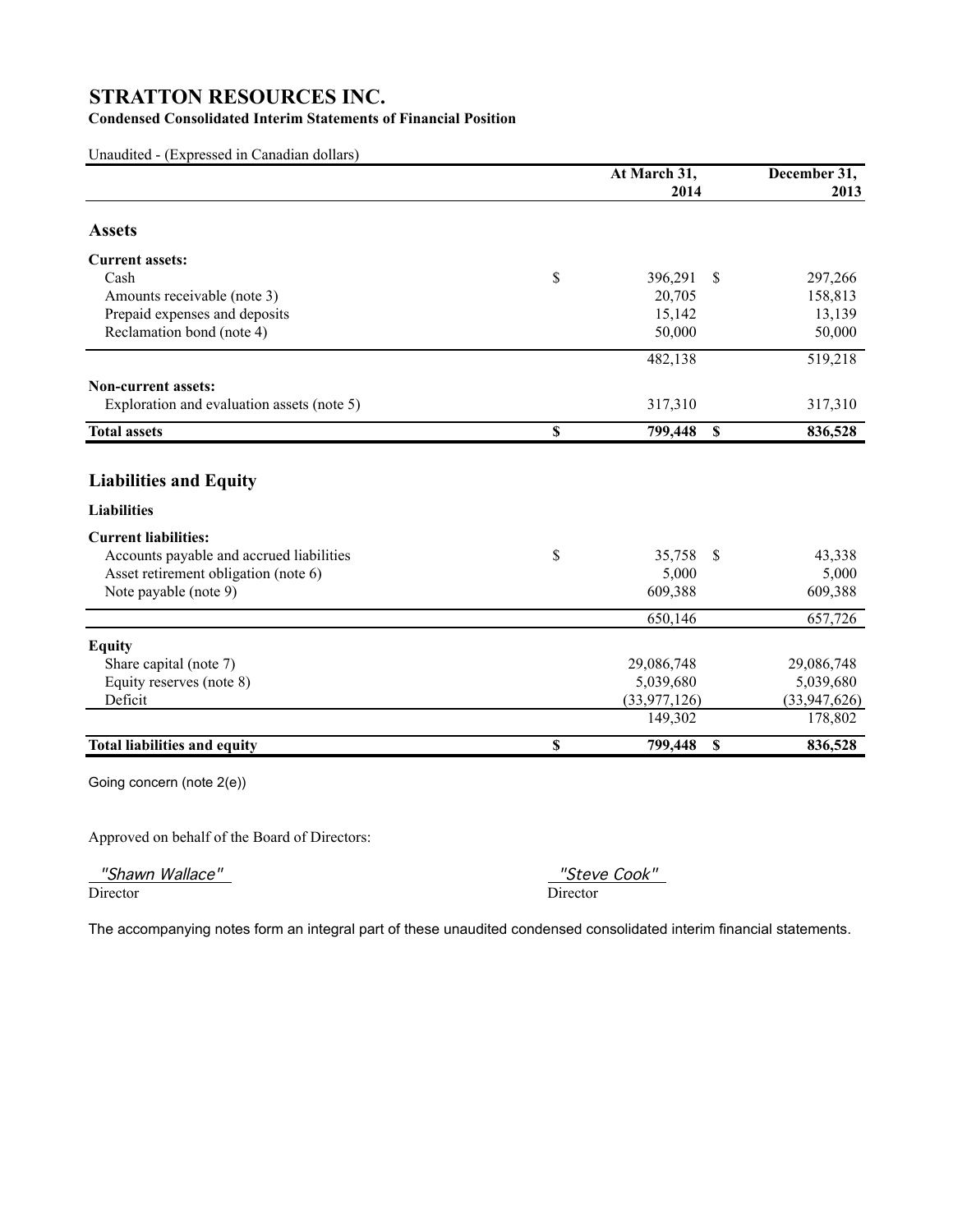### **Condensed Consolidated Interim Statements of Loss and Comprehensive Loss**

Unaudited - (Expressed in Canadian dollars)

|                                                                | Three months ended March 31, |               |            |
|----------------------------------------------------------------|------------------------------|---------------|------------|
|                                                                | 2014                         |               | 2013       |
| <b>Administration expenses:</b>                                |                              |               |            |
| Consulting fees, directors' fees, wages and benefits           | \$<br>11,173                 | <sup>\$</sup> | 38,937     |
| Legal and professional fees                                    | 4,382                        |               | 5,623      |
| Regulatory, transfer agent and shareholder information         | 3,203                        |               | 4,191      |
| Office and administration                                      | 8,701                        |               | 9,791      |
| Share-based compensation (note $8$ (a))                        |                              |               | 6,842      |
| Travel, promotion and investor relations                       | 3,435                        |               | 672        |
| Bank charges                                                   | 204                          |               | 315        |
|                                                                | 31,098                       |               | 66,371     |
| Other (income) expenses:                                       |                              |               |            |
| Interest and other income                                      | (1,132)                      |               | (945)      |
| Exploration and evaluation expenditures                        |                              |               | 11,084     |
| Foreign exchange gain                                          | (466)                        |               | (128)      |
|                                                                | (1,598)                      |               | 10,011     |
| Net loss and comprehensive loss for the period                 | \$<br>29,500                 | S             | 76,382     |
| Basic and diluted loss per share (note 10)                     | \$<br>0.00                   | -S            | 0.00       |
| Weighted average number of common shares outstanding (note 10) | 36,724,164                   |               | 36,722,220 |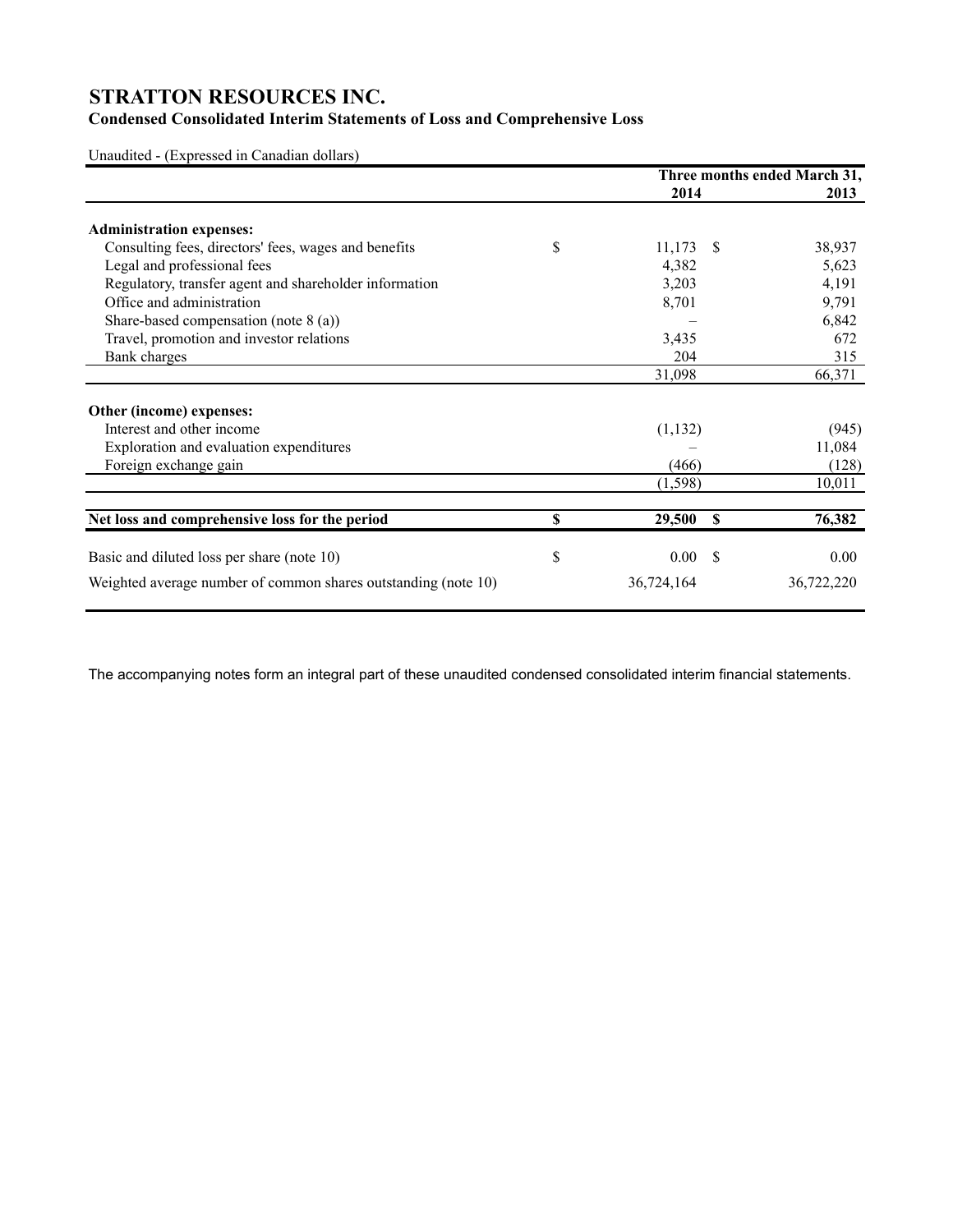**Condensed Consolidated Interim Statements of Changes in Equity**

Unaudited - (Expressed in Canadian dollars)

|                                                                                       | Number of  | Share capital            | <b>Equity reserves</b> |           |   |                    | Deficit       | Total |                               |                     |
|---------------------------------------------------------------------------------------|------------|--------------------------|------------------------|-----------|---|--------------------|---------------|-------|-------------------------------|---------------------|
|                                                                                       | shares     |                          |                        |           |   | <b>Share-based</b> | <b>Shares</b> |       |                               |                     |
|                                                                                       |            |                          |                        | Warrants  |   | payments           | issuable      |       |                               |                     |
| <b>Balance at December 31, 2012</b>                                                   | 36,699,164 | 29,082,748               |                        | 1,696,913 |   | 3,254,216          | 68,250        |       | $(33,693,845)$ S              | 408,282             |
| Shares issued (note 7 (b))                                                            | 25,000     | 4,000                    |                        |           |   |                    | (4,000)       |       |                               |                     |
| Share-based compensation (note 8 (b))                                                 |            | $\overline{\phantom{0}}$ |                        |           |   | 8,332              | -             |       |                               | 8,332               |
| Net loss and comprehensive loss for the period                                        | –          | $\qquad \qquad$          |                        |           |   |                    | -             |       | (76,382)                      | (76, 382)           |
| Balance at March 31, 2013                                                             | 36,724,164 | 29,086,748               |                        | 1.696.913 |   | 3.262.548          | 64,250        |       | $(33,770,227)$ S              | 340,232             |
| <b>Balance at December 31, 2013</b><br>Net loss and comprehensive loss for the period | 36,724,164 | 29,086,748               |                        | 1.696.913 | S | 3.278.517          | 64,250        | S.    | $(33,947,626)$ \$<br>(29,500) | 178,802<br>(29,500) |
| <b>Balance at March 31, 2014</b>                                                      | 36,724,164 | 29,086,748               |                        | 1.696.913 |   | 3.278.517          | 64,250        |       | $(33.977.126)$ S              | 149,302             |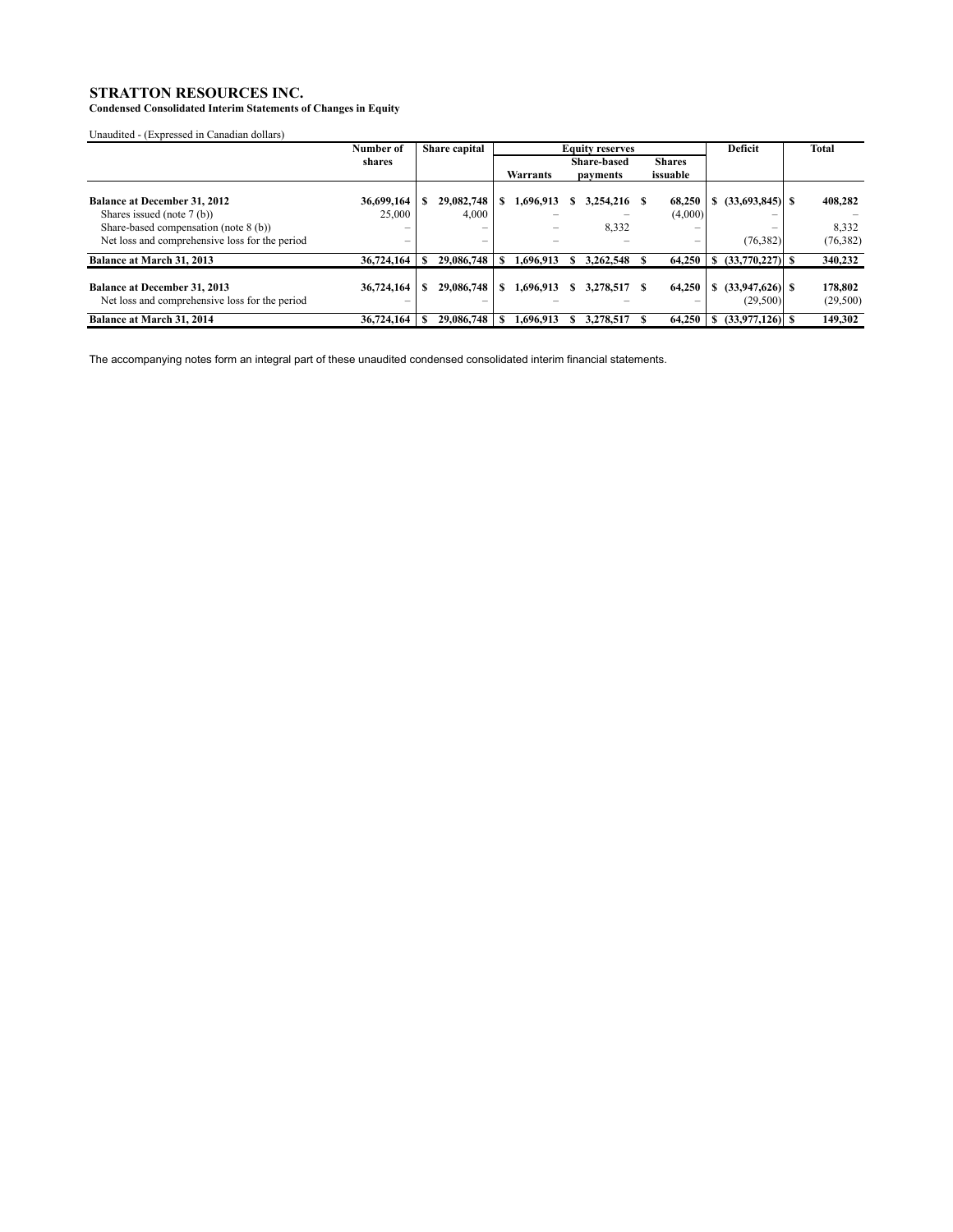### **Condensed Consolidated Interim Statements of Cash Flows**

Unaudited - (Expressed in Canadian dollars)

|                                                 | Three months ended March 31, |    |           |
|-------------------------------------------------|------------------------------|----|-----------|
|                                                 | 2014                         |    | 2013      |
| Cash provided by (used in):                     |                              |    |           |
| <b>Operating activities:</b>                    |                              |    |           |
| Net loss and comprehensive loss for the period  | \$<br>(29,500)               | \$ | (76, 382) |
| Items not involving cash:                       |                              |    |           |
| Share-based compensation (note 8 (a))           |                              |    | 8,332     |
| Unrealized foreign exchange                     | 579                          |    | 9         |
| Interest income                                 | (1, 132)                     |    | (945)     |
| Changes in non-cash working capital:            |                              |    |           |
| Amounts receivable                              | 138,108                      |    | 92,270    |
| Prepaid expenses and deposits                   | (2,003)                      |    | 1,550     |
| Accounts payable and accrued liabilities        | (7,580)                      |    | 33,715    |
| Cash provided by operating activities           | 98,472                       |    | 58,549    |
| <b>Investing activities:</b>                    |                              |    |           |
| Exploration and evaluation assets               |                              |    | (75, 471) |
| Interest income                                 | 1,132                        |    | 945       |
| Cash provided by (used in) investing activities | 1,132                        |    | (74, 526) |
| Effect of foreign exchange rate changes on cash | (579)                        |    | (9)       |
| Increase (decrease) in cash                     | 99,025                       |    | (15,986)  |
| Cash, beginning of the period                   | 297,266                      |    | 370,823   |
| Cash, end of period                             | \$<br>396,291                | \$ | 354,837   |

Supplemental cash flow information (note 12)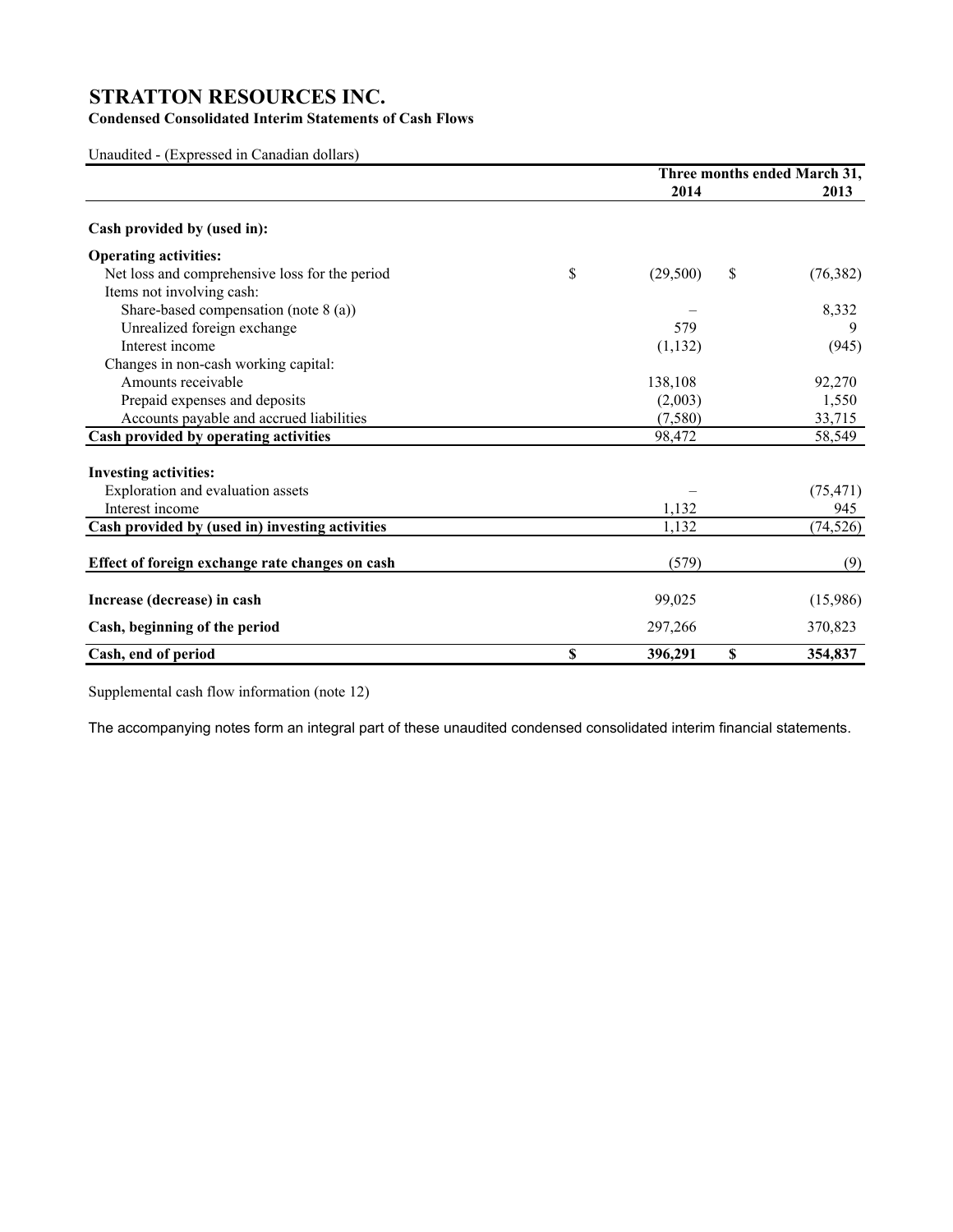Notes to Condensed Consolidated Interim Financial Statements Unaudited – (*Expressed in Canadian Dollars, unless otherwise stated)*

Three months ended March 31, 2014 and 2013

#### **1. Corporate information**

Stratton Resources Inc. ("the Company") is incorporated under the Business Corporations Act (British Columbia) and is listed on the TSX Venture Exchange ("the Exchange") as a Tier 2 mining issuer, and its shares trade under the symbol SI.V.

The Company and its subsidiaries are principally engaged in the acquisition, exploration, and development of mineral property interests in North America. The Company has not yet determined whether its mineral property interests contain economically recoverable mineral reserves. The Company's continuing operations and the underlying value and recoverability of the amounts shown for mineral property interests are entirely dependent upon the existence of economically recoverable mineral reserves, the ability of the Company to obtain the necessary financing to complete the exploration and development of its mineral property interests, obtaining the necessary mining permits, and on future profitable production or the proceeds from the disposition of the exploration and evaluation assets.

The head office and principal address of the Company is located at 1199 Hastings Street, Suite 600, Vancouver, British Columbia, V6E 3T5. Canada.

#### **2. Basis of preparation**

(a) Statement of compliance

These condensed consolidated interim financial statements have been prepared in accordance with International Accounting Standard ("IAS") 34, "Interim Financial Reporting" using accounting policies consistent with International Financial Reporting Standards ("IFRS") as issued by the International Accounting Standards Board ("IASB") and interpretations issued by the International Financial Reporting Interpretations Committee ("IFRIC"). The accounting policies followed in these condensed consolidated interim financial statements are the same as those applied in the Company's most recent audited consolidated financial statements for the year ended December 31, 2013, except for new accounting standards adopted commencing January 1, 2014 as described in note 2(e). These condensed consolidated interim financial statements should be read in conjunction with the Company's audited consolidated financial statements for the year ended December 31, 2013

These condensed consolidated interim financial statements were authorized for issue and approved by the Board of Directors of the Company on May 30, 2014.

#### (b) Basis of consolidation

These condensed consolidated interim financial statements incorporate the financial statements of the Company and entities controlled by the Company (its subsidiaries). Control exists when the Company has power over an investee, exposure or rights, to variable returns from its involvement with the investee and the ability to use its power over the investee to affect the amount of the Company's returns.

These condensed consolidated interim financial statements include the interim financial statements of the Company and its wholly-owned subsidiaries as follows:

| Subsidiary                                         | Jurisdiction | Ownership |
|----------------------------------------------------|--------------|-----------|
| Stratton Resources (Canada) Inc.                   | Canada       | 100%      |
| Stratton Resources Holdings Corp. (inactive)       | Canada       | 100%      |
| Stratton Resources Holdings (USA) Corp. (inactive) | Arizona, USA | 100%      |
| Stratton Resources (USA) Corp. (inactive)          | Arizona, USA | 100%      |

All material intercompany balances and transactions have been eliminated and where necessary, adjustments are made to the financial statements of subsidiaries to bring their accounting policies in line with those used by other entities in the Company.

#### (c) Critical estimates and judgement

The preparation of consolidated interim financial statements in conformity with IFRS requires the Company's management to make estimates and assumptions about future events that affect the amounts reported in the condensed consolidated interim financial statements and related notes. Actual results may differ from those estimates. Information about areas of judgment and key sources of uncertainty and estimation is contained in the accounting policies and the notes to the Company's audited consolidated financial statements for the year ended December 31, 2013.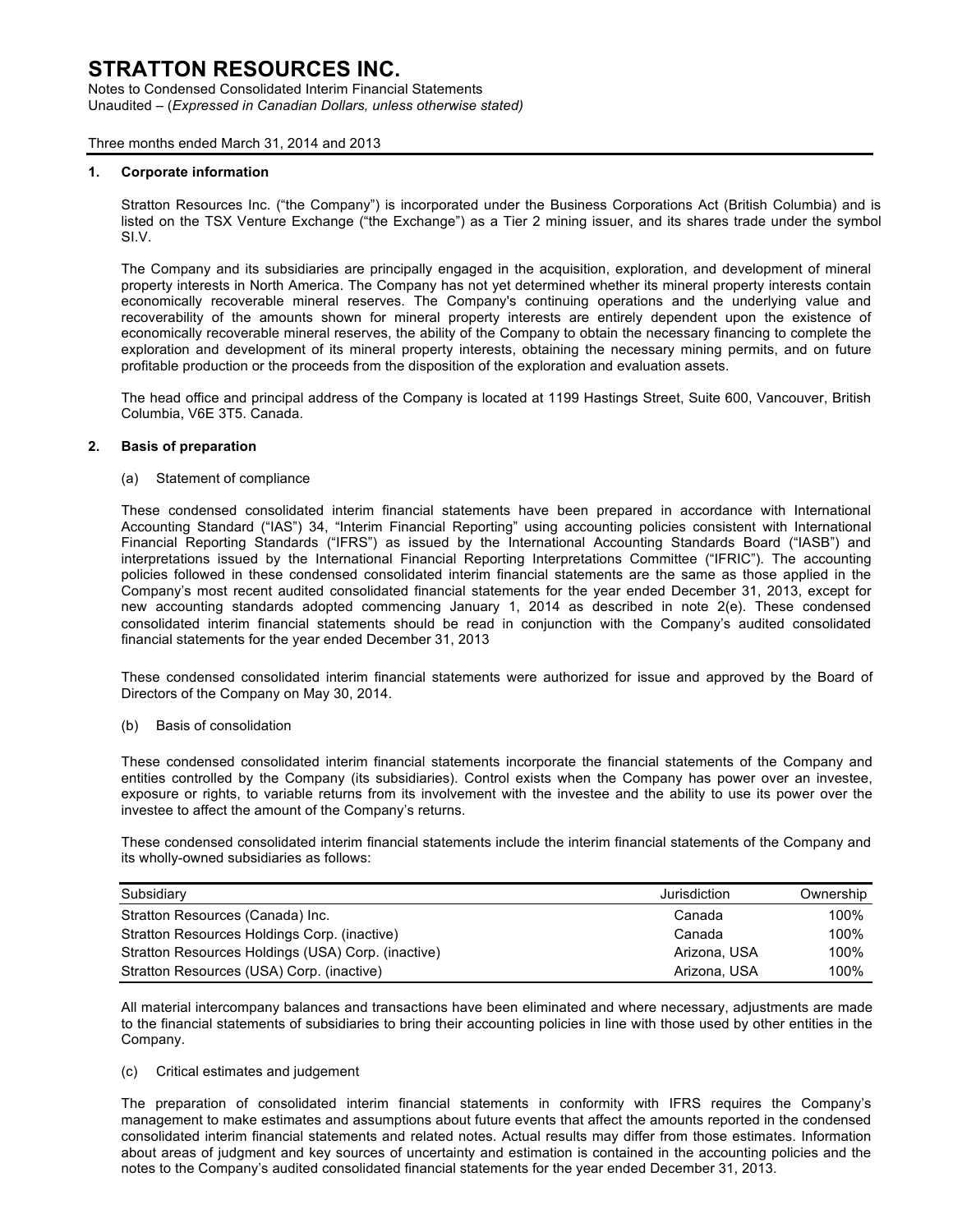Notes to Condensed Consolidated Interim Financial Statements Unaudited – (*Expressed in Canadian Dollars, unless otherwise stated)*

Three months ended March 31, 2014 and 2013

#### **2. Basis of preparation (continued)**

(d) Foreign currency

The financial statements of the Company and each of its subsidiaries are prepared in its functional currency denominated based on the primary economic environment in which such entities operate. The functional and presentation currency of the Company and all of its subsidiaries is the Canadian dollar.

(e) Going concern of operations

These condensed consolidated interim financial statements have been prepared on the assumption that the Company will continue to realize its assets and meet its liabilities in the normal course of business as a 'going concern'. The Company has incurred losses since inception and has no source of operating revenue. As at March 31, 2014, the Company has a net working capital deficit of \$168,008, incurred a net loss and comprehensive loss of \$29,500 for the three months period ended March 31, 2014 and had an accumulated deficit of \$33,977,126 as at March 31, 2014.

The cash balance of \$396,291 at March 31, 2014 is sufficient to meet the cash requirements for the Company's administrative overhead and maintaining its mineral interests for at least the next twelve months as long as the note payable is not called. The Company's future exploration programs on its Lunar project (note 5) and acquiring interests in new exploration projects will be dependent on the Company's successful raising of additional funds through the issuance of equity.

Management considers that the current economic environment is difficult and the outlook for junior exploration companies presents significant challenges in terms of raising funds through issuance of shares. The Company has been and remains dependent on its capacity to raise funds via equity issuances, under terms that are consistent with the best interests of shareholders, in order to finance its operations. The Company has been successful in raising equity financing in previous years, however, there can be no assurance the Company will continue to be. Management have instituted measures to preserve cash through significantly decreasing its corporate costs and exploration expenditures, and in addition, it has negotiated with related parties extended payment terms on outstanding payables. Management is also pursuing alternative sources of funding.

Management has concluded that the combination of these circumstances represent a material uncertainty that may cast significant doubt on the ability of the Company to continue as a going concern and, therefore, the Company may be unable to realize its assets and discharge its liabilities in the normal course of business. Nevertheless, Management has a reasonable expectation that the Company has adequate resources to continue its current operations for the foreseeable future.

These condensed consolidated interim financial statements contain no provisions for adjustments which may become necessary if the Company becomes unable to continue on a 'going concern' basis. Such adjustments could be material.

(f) Changes in accounting policies

New and revised accounting standards adopted by the Company

- I. IAS 32 Financial instruments, Presentation. IAS 32 was amended to clarify the requirements for offsetting financial assets and liabilities. The amendments clarify that the right of offset must be available on the current date and cannot be contingent on a future date. The adoption of this new standard, commencing January 1, 2014, did not have an impact on these condensed consolidated interim financial statements.
- II. IAS 36 Impairment of Assets. IFRS 36 was amended by *recoverable amount disclosures for non-financial assets.* The amendments apply retrospectively for annual periods beginning on or after 1 January 2014. The adoption of this new standard, commencing January 1, 2014, did not have an impact on these condensed consolidated interim financial statements.
- III. IFRIC 21 Levies. IFRIC 21 clarifies and provides guidance on when to recognize the obligating event that gives rise to a liability to pay a levy is the activity described in the relevant legislation that triggers the payment of the levy. IFRIC 21 is effective for annual periods commencing on or after January 1, 2014. The change in accounting standard does not have a significant impact on the Company's condensed consolidated interim financial statements.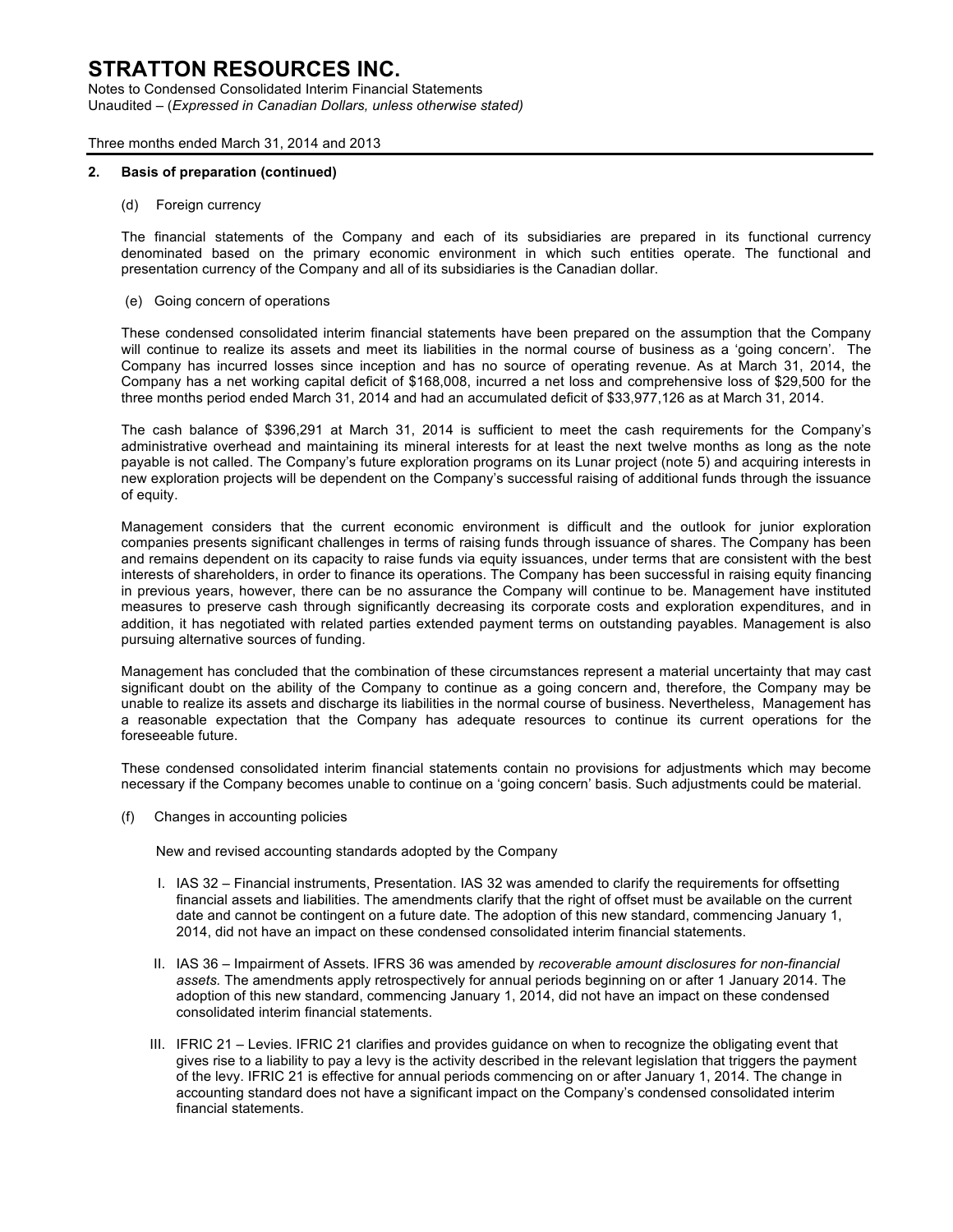Notes to Condensed Consolidated Interim Financial Statements Unaudited – (*Expressed in Canadian Dollars, unless otherwise stated)*

#### Three months ended March 31, 2014 and 2013

#### **2. Basis of preparation (continued)**

(f) Changes in accounting policies (continued)

Changes to accounting standards not yet effective

IV. IFRS 9 – Financial Instruments: Classification and Measurement. IFRS 9 introduces new requirements for the classification and measurement of financial instruments and is effective for annual periods beginning on or after January 1, 2018, with early adoption permitted. The Company is currently evaluating the impact on its consolidated financial statements.

#### **3. Amounts receivable**

|                                     | March 31, | December 31, |  |  |
|-------------------------------------|-----------|--------------|--|--|
|                                     | 2014      | 2013         |  |  |
| British Columbia mining exploration |           |              |  |  |
| tax credit ("BCMETC")               | \$19,116  | \$157,224    |  |  |
| Other receivables                   | 1.589     | 1,589        |  |  |
|                                     | \$20,705  | \$158,813    |  |  |

#### **4. Reclamation bond**

A non-interest-bearing reclamation bond of \$50,000 (December 31, 2013 – \$50,000) has been posted for Mac property, as security for reclamation costs and is refundable upon completion of the exploration and reclamation programs on the property.

The Company has substantially reclaimed the disturbed work areas of the Mac property. During 2013, inspectors from the Ministry of Energy and Mines completed an initial inspection and have requested minor additional work. The Company expects to complete this additional work and receive its bond back in full during the current year.

#### **5. Evaluation and exploration assets**

#### Lunar – Molybdenum Prospect

On August 17, 2011, the Company entered into an agreement with Homegold Resources Ltd ("Homegold"), a British Columbia company, to acquire 30 claims (12,509 hectares) known as the Lunar property ("Lunar"), in British Columbia for \$70,000 and a number of contingently issuable shares as described below. The \$70,000 was paid to Homegold against transfer of the claims to the Company. Subsequent to that, the Company staked additional 9 claims adjacent to Lunar.

Under the terms of the agreement, in the event the Company spends \$2,000,000 on exploring the Lunar claims, it will issue 50,000 common shares to Homegold and 50,000 to Xstract Resources Inc. ("Xstract"), a British Columbia company, as consideration for Xtracts's previous legal rights to the Lunar property. If the Company spends an additional \$3,000,000 it will issue an additional 150,000 shares to Xstract and upon spending a further \$5,000,000 (\$10,000,000 total), the Company will issue Xstract a further 250,000 shares. In the event of a commercial production decision another \$500,000 will be paid to Homegold and after 6 years a minimum \$72,000 per year will have to be paid in advance royalties to Homegold. Homegold has reserved a 2% net smelter returns royalty ("NSR") on the property.

The Company capitalized the following costs as exploration and evaluation assets.

| <b>Lunar Molybdenum Prospect</b>       | March 31,<br>2014 | December 31,<br>2013 |
|----------------------------------------|-------------------|----------------------|
| Balance at the beginning of the period | \$317,310         | \$256,427            |
| Deferred exploration costs:            |                   |                      |
| Geological and geophysical fees        | -                 | 80,000               |
| Mining exploration tax credit          | -                 | (19,117)             |
| Balance at the end of the period       | \$317,310         | \$317,310            |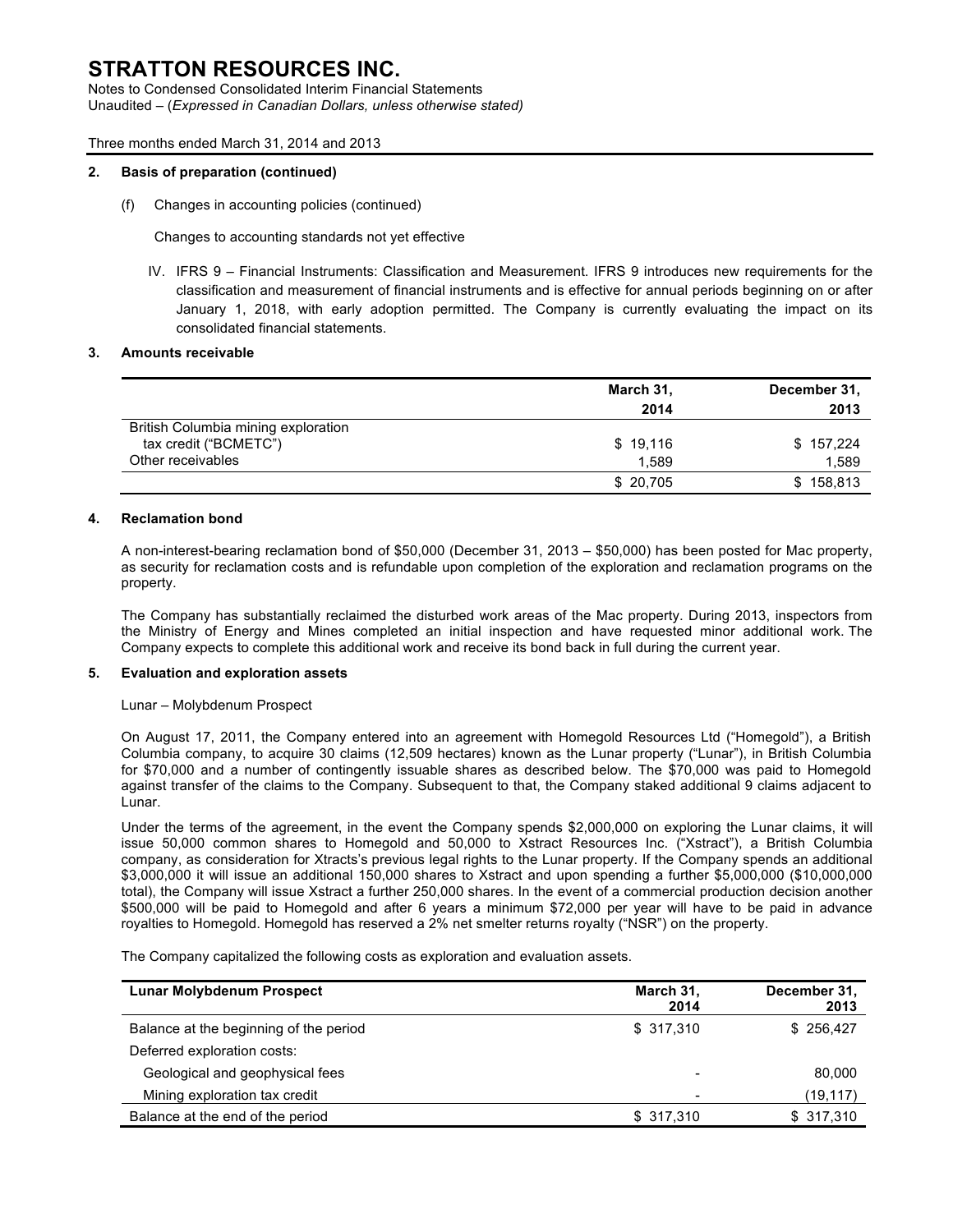Notes to Condensed Consolidated Interim Financial Statements Unaudited – (*Expressed in Canadian Dollars, unless otherwise stated)*

#### Three months ended March 31, 2014 and 2013

#### **5. Evaluation and exploration assets (continued)**

Title to mineral properties involves certain inherent risks due to the difficulties of determining the validity of certain mineral titles as well as the potential for problems arising from the frequently ambiguous conveyancing history characteristic of many mineral properties. The Company has investigated title to its mineral properties and, to the best of its knowledge, title to it is in good standing.

#### **6. Asset retirement obligation**

The asset retirement provision relates to disturbance caused to the Mac mineral claims during the Company's exploration activities on the project.

The Company substantially completed the reclamation of the disturbed areas to the Mac mineral claims and management expects to close its mine permit during the current year.

#### **7. Share capital**

- (a) Authorized share capital consists of unlimited number of common shares without par value
- (b) Common shares issuance
	- I. Period ended March 31, 2014

During the three months ended March 31, 2014, the Company did not issue any additional common shares.

II. Year ended December 31, 2013

On January 7, 2013, the Company issued 25,000 shares pursuant to Natlan option agreement. The fair value of the shares were estimated to be \$4,000 or \$0.16 per share which was the closing market price of the Company's shares at December 31, 2012 when the shares became issuable. On issuance of the shares the Company recorded a corresponding debit to equity reserves – shares issuable and transferred the amount to share capital.

(c) Escrow shares

As at March 31, 2014, a total of 1,653,724 (December 31, 2013 – 3,307,472) common shares included in share capital are held in escrow. The shares subject to escrow are being released in six equal tranches of 15% every six months until September 13, 2014.

#### **8. Equity reserves**

(a) Share-based payments

The Company maintains a Rolling Share-based Option Plan providing for the issuance of stock options up to 10% of the Company's issued and outstanding common shares. The Company may grant from time to time stock options to its directors, officers, employees and other service providers. The stock options vest 25% on the date of the grant and 12½% every three months thereafter for a total vesting period of 18 months.

As at March 31, 2014 and December 31, 2013, the Company has no stock options outstanding or exercisable. Effective June 6, 2013, the Company's employees and consultants voluntarily forfeited all outstanding stock options.

The Company uses the fair value method of accounting for all share-based payments to directors, officers, employees and others providing similar services. During the three months ended March 31, 2014, an amount of \$nil (three months ended March 31, 2013 – \$8,332) was expensed in the condensed consolidated interim statement of net loss and comprehensive loss; of which \$nil (March 31, 2013 – \$1,490) was included in exploration and evaluation expenditures.

The Company did not grant stock options during the three months ended March 31, 2014 and year ended December 31, 2013

(b) Share purchase warrants

As at March 31, 2014 and December 31, 2013, the Company has no purchase warrants outstanding or exercisable.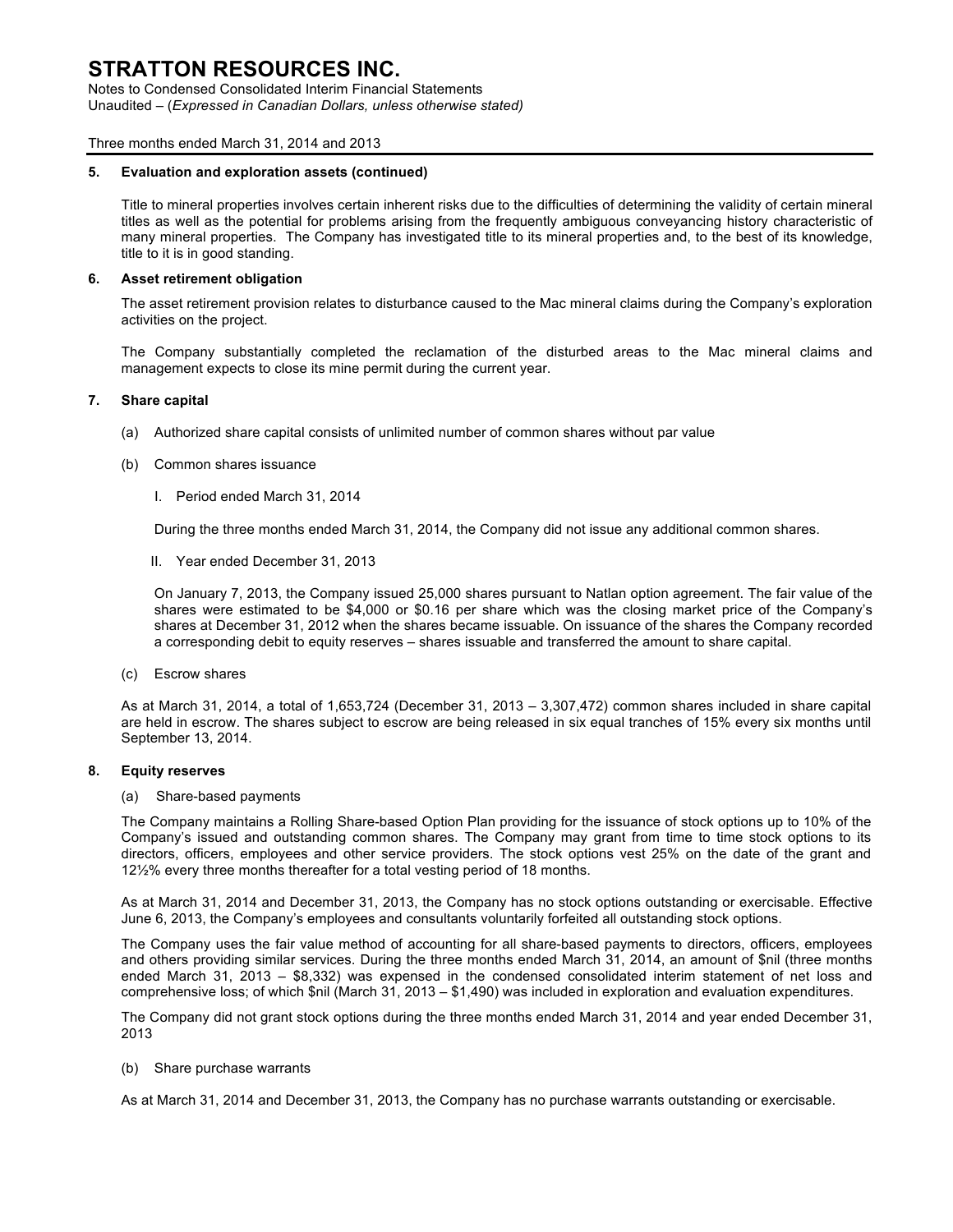Notes to Condensed Consolidated Interim Financial Statements Unaudited – (*Expressed in Canadian Dollars, unless otherwise stated)*

Three months ended March 31, 2014 and 2013

#### **9. Related party transactions**

All transactions with related parties have occurred in the normal course of operations and are measured at their fair value as determined by management. All amounts are unsecured, non-interest bearing and have no specific terms of settlement, unless otherwise noted.

|                                  | Three months ended<br>March 31, 2014 | Three months ended<br>March 31, 2013 |
|----------------------------------|--------------------------------------|--------------------------------------|
| Universal Mineral Services Ltd.* | \$ 20.088                            | \$47.159                             |

\* Universal Mineral Services Ltd. ("UMS") is a private company with directors and officers in common that, pursuant to an agreement dated March 30, 2012, provides geological, corporate development, administrative and management services to the Company on a cost recovery basis. The Company also holds a 25% non-voting equity interest in UMS, which is carried at cost. As at March 31, 2014 the outstanding payable balance was \$7,364 (December 31, 2013 - \$7,258) and prepaid expenses and deposits balance was \$6,000 (December 31, 2013 - \$6,000).

Effective June 30, 2013, UMS agreed to settle historic payable balances totaling \$609,388 with a note payable for an equivalent value. The note payable bears no interest and with a maturity of December 31, 2014 and is extendable for an additional twelve months at the mutual agreement. The note payable is due on demand.

During the period, compensation to key management personnel was as follows::

|                          | Three months ended<br>March 31, 2014 | Three months ended<br>March 31, 2013 |
|--------------------------|--------------------------------------|--------------------------------------|
| Short-term benefits**    | \$ 5.730                             | \$ 31.874                            |
| Share-based compensation | -                                    | 8.063                                |

\*\* A total of \$5,730 is included in related party transactions with UMS (three months ended March 31, 2013 - \$31,874).

#### **10. Loss per share**

Basic loss per share amounts are calculated by dividing the net loss for the period by the weighted average number of ordinary shares outstanding during the period.

|                                            | Three months ended<br>March 31, 2014 | Three months ended<br><b>March 31, 2013</b> |
|--------------------------------------------|--------------------------------------|---------------------------------------------|
| Loss attributable to ordinary shareholders | \$29,500                             | \$76,372                                    |
| Weighted average number of common shares   | 36.724.164                           | 36.722.220                                  |
| Basic and diluted loss per share           | 0.00                                 | 0.00                                        |

Weighted average number of common shares:

|                                                                                | Three months ended<br>March 31, 2014 | Three months ended<br>March 31, 2013 |
|--------------------------------------------------------------------------------|--------------------------------------|--------------------------------------|
| Issued common shares, beginning of the period                                  | 36.724.164                           | 36,699,164                           |
| Effect of shares issued on acquisition of Natlan                               | -                                    | 23.056                               |
| Weighted average number of<br>common shares (basic and diluted), end of period | 36,724,164                           | 36.722.220                           |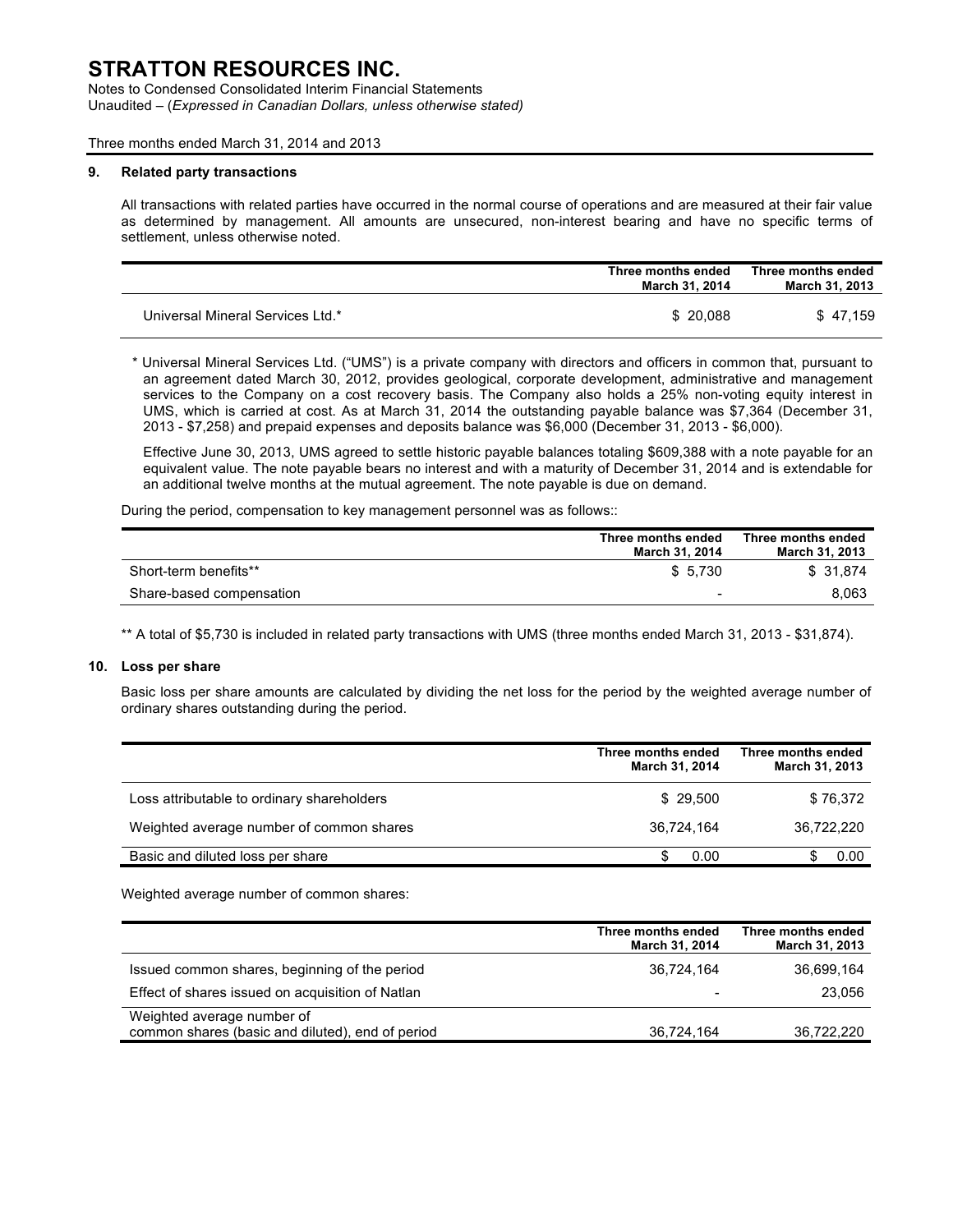Notes to Condensed Consolidated Interim Financial Statements Unaudited – (*Expressed in Canadian Dollars, unless otherwise stated)*

#### Three months ended March 31, 2014 and 2013

#### **11. Financial instruments**

The Company's risk exposures and the impact on the Company's financial instruments are summarized below:

(a) Credit risk

The Company is subject to credit risk on the cash, amounts receivable and reclamation bond balances. The Company limits exposure to credit risk on liquid financial assets through maintaining its cash balances in Canadian highly rated financial institutions and in government securities. The Company considers the risk of loss associated with cash to be low. The amounts receivable and reclamation bonds are held with government agencies and are not considered to represent a credit risk exposure to the Company.

(b) Liquidity risk

The Company manages liquidity risk by maintaining sufficient cash balances. Liquidity requirements are managed based on expected cash flow to ensure there is sufficient capital to meet short-term obligations. The Company estimates that is contractual obligations pertaining to accounts payable and accrued liabilities and asset retirement obligations will be satisfied within one year.

(c) Foreign currency risk

The Company is exposed to currency risk to the extent expenditures incurred or funds received and balances maintained by the Company are denominated in currencies other than the Canadian dollar. The Company does not use any hedges or other derivatives to mitigate the risk against foreign exchange fluctuations.

The Company did not have any significant foreign currency risk exposure as at March 31, 2014 and December 31, 2013.

(d) Market risk

#### Interest rate risk

Interest rate risk is the risk that the fair value or future cash flows of a financial instrument will fluctuate because of changes in market interest rates.

The Company's cash attract interest at floating rates and have maturities of 90 days or less. The interest is typical of Canadian banking rates, which are at present low, however the conservative investment strategy mitigates the risk of deterioration to the investment. A change of one (1) percent in the interest rate would a minimal impact to the condensed consolidated interim financial statements.

(e) Capital risk management

The Company manages its cash, share capital and equity reserves as capital. The Company's objectives when managing capital are to safeguard the Company's ability to continue as a going concern in order to pursue the acquisition and exploration of mineral properties and to maintain a flexible capital structure which optimizes the costs of capital at an acceptable risk.

The Company manages the capital structure and makes adjustments to it in light of changes in economic conditions and the risk characteristics of the underlying assets. To maintain or adjust the capital structure, the Company may attempt to issue new shares, issue new debt, acquire or dispose of assets or adjust the amount of cash.

The Company is not subject to externally imposed capital requirements.

(f) Other

The carrying values of cash, amounts receivables, reclamation bond, accounts payable and accrued liabilities and notes payable approximate their respective fair values due to the short-term maturity.